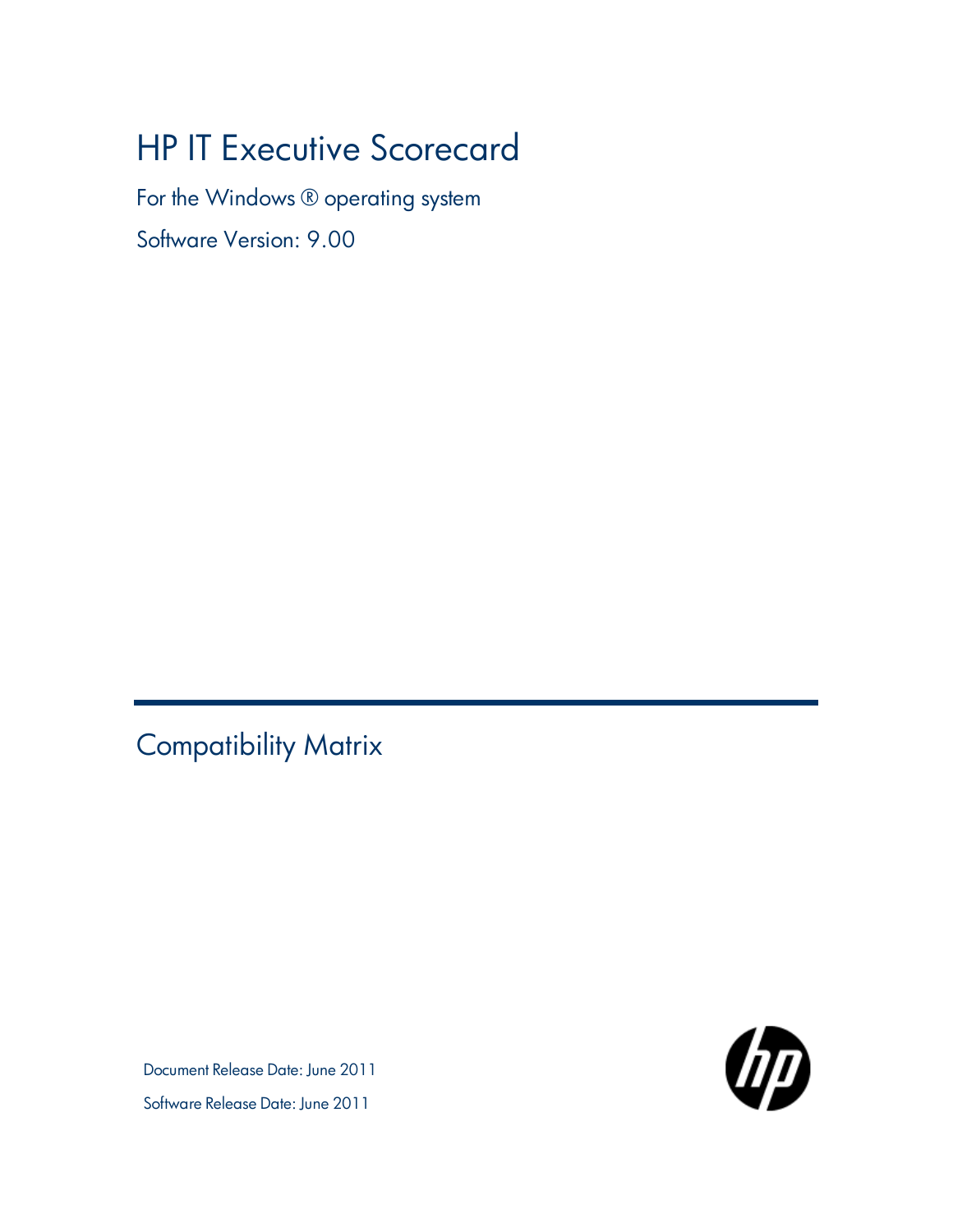## **Legal Notices**

### **Warranty**

The only warranties for HP products and services are set forth in the express warranty statements accompanying such products and services. Nothing herein should be construed as constituting an additional warranty. HP shall not be liable for technical or editorial errors or omissions contained herein.

The information contained herein is subject to change without notice.

### **Restricted Rights Legend**

Confidential computer software. Valid license from HP required for possession, use or copying. Consistent with FAR 12.211 and 12.212, Commercial Computer Software, Computer Software Documentation, and Technical Data for Commercial Items are licensed to the U.S. Government under vendor's standard commercial license.

## **Copyright Notice**

© Copyright 2011 Hewlett-Packard Development Company, L.P.

### **Trademark Notices**

- Adobe® and Acrobat® are trademarks of Adobe Systems Incorporated.
- AMD and the AMD Arrow symbol are trademarks of Advanced Micro Devices, Inc.

• Intel®, Itanium®, Pentium®, and Intel® Xeon® are trademarks of Intel Corporation in the U.S. and other countries.

• Java is a registered trademark of Oracle and/or its affiliates.

• Microsoft®, Windows®, Windows NT®, Windows® XP, Windows Vista® and SQL Server® are U.S. registered trademarks of Microsoft Corporation.

• Oracle is a registered trademark of Oracle Corporation and/or its affiliates.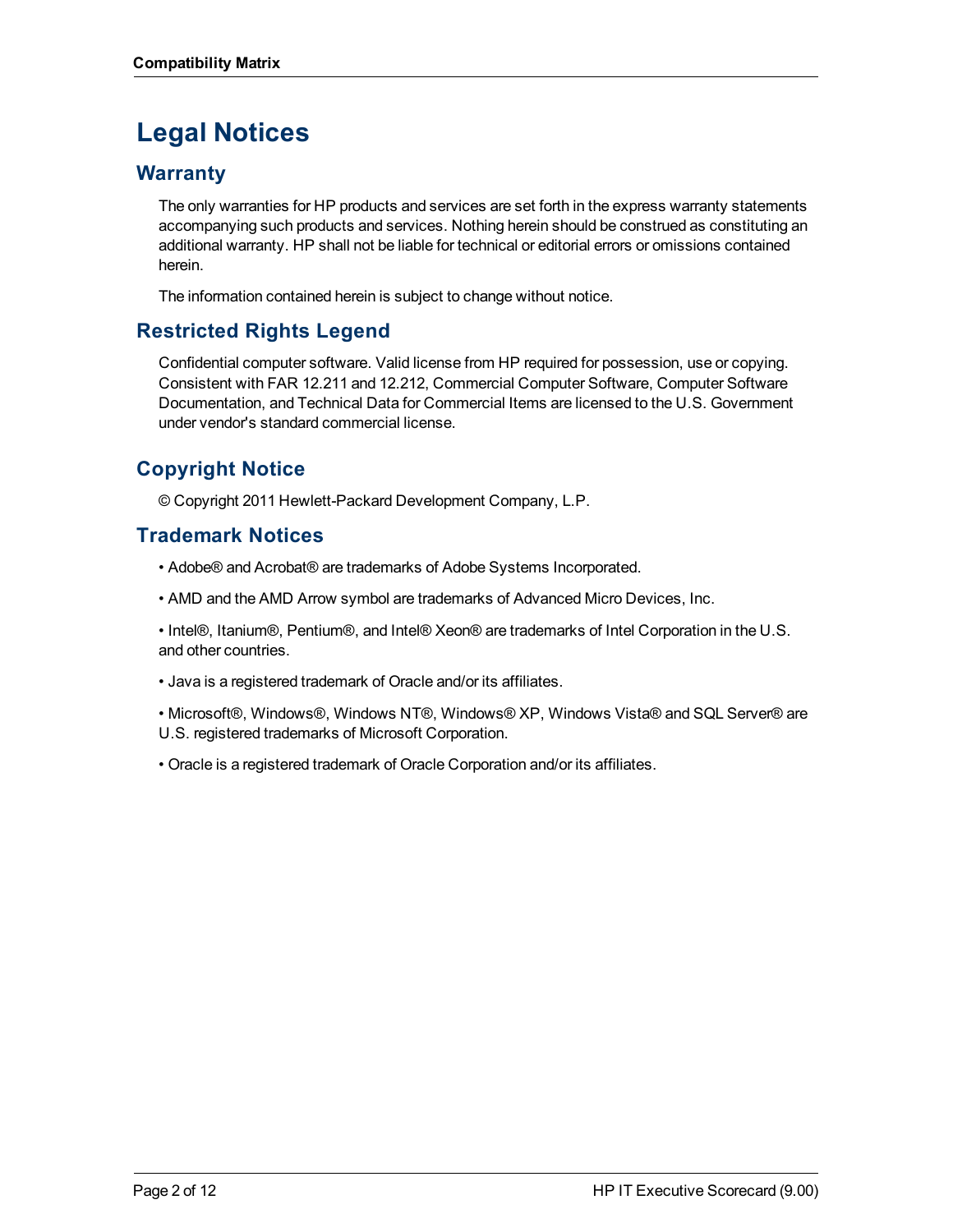## **Documentation Updates**

The title page of this document contains the following identifying information:

- Software Version number, which indicates the software version.
- Document Release Date, which changes each time the document is updated.
- Software Release Date, which indicates the release date of this version of the software.

To check for recent updates or to verify that you are using the most recent edition of a document, go to:

#### **http://h20230.www2.hp.com/selfsolve/manuals**

This site requires that you register for an HP Passport and sign in. To register for an HP Passport ID, go to:

#### **http://h20229.www2.hp.com/passport-registration.html**

Or click the **New users - please register** link on the HP Passport login page.

You will also receive updated or new editions if you subscribe to the appropriate product support service. Contact your HP sales representative for details.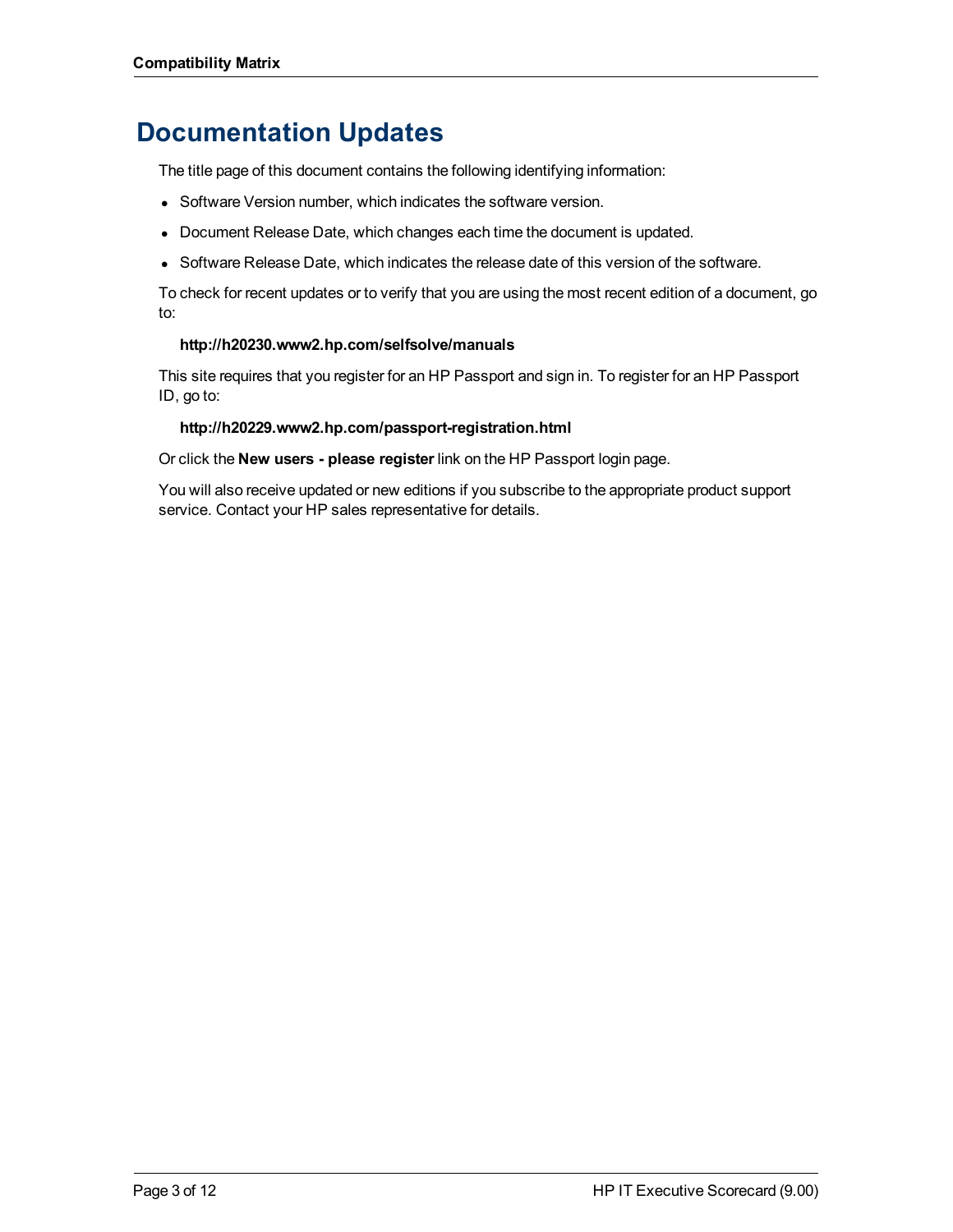## **Support**

Visit the HP Software Support Online web site at:

#### **http://www.hp.com/go/hpsoftwaresupport**

This web site provides contact information and details about the products, services, and support that HP Software offers.

HP Software online support provides customer self-solve capabilities. It provides a fast and efficient way to access interactive technical support tools needed to manage your business. As a valued support customer, you can benefit by using the support web site to:

- Search for knowledge documents of interest
- Submit and track support cases and enhancement requests
- Download software patches
- Manage support contracts
- Look up HP support contacts
- Review information about available services
- Enter into discussions with other software customers
- Research and register for software training

Most of the support areas require that you register as an HP Passport user and sign in. Many also require a support contract. To register for an HP Passport ID, go to:

#### **http://h20229.www2.hp.com/passport-registration.html**

To find more information about access levels, go to:

**http://h20230.www2.hp.com/new\_access\_levels.jsp**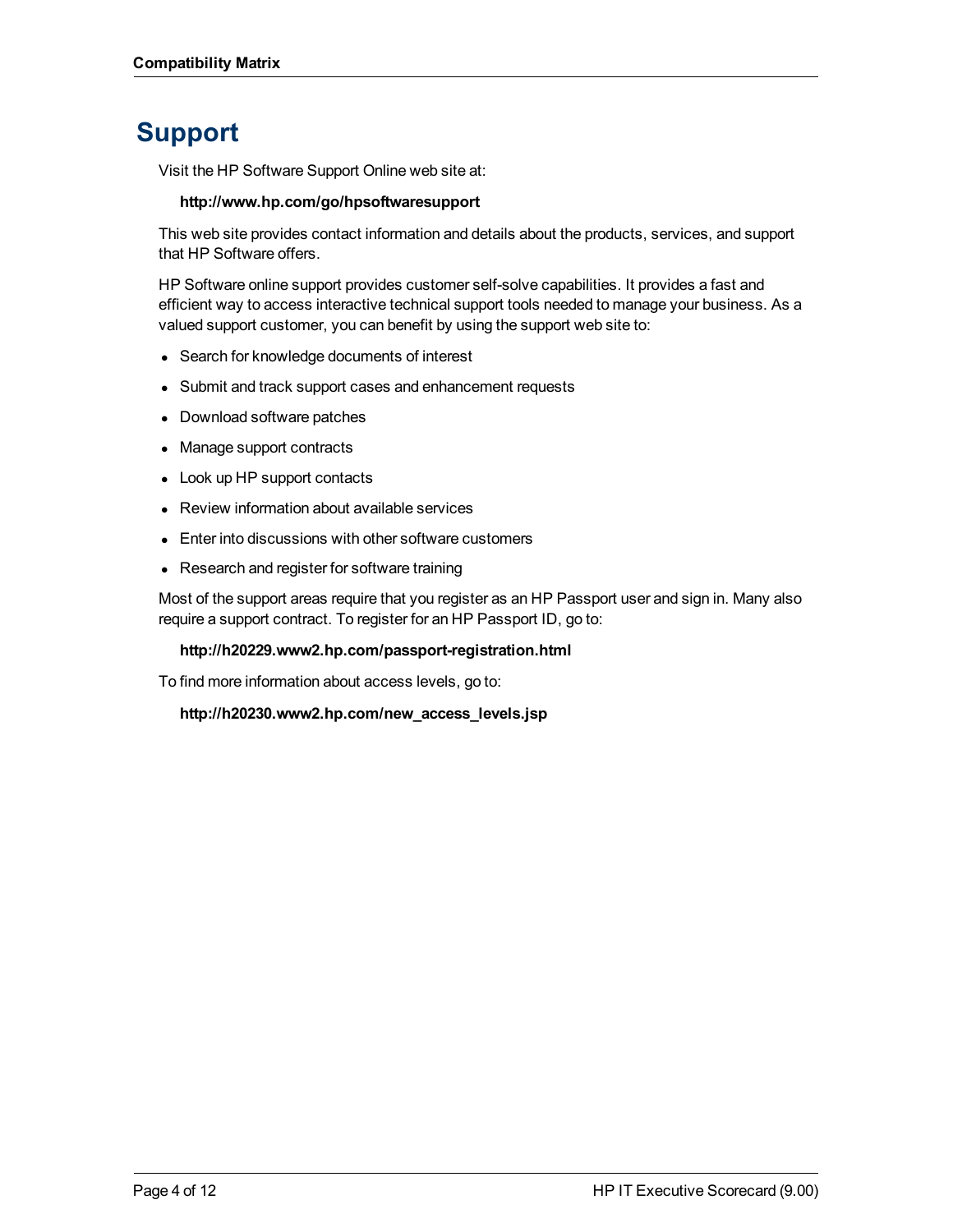## <span id="page-4-0"></span>**Contents**

| 11 |
|----|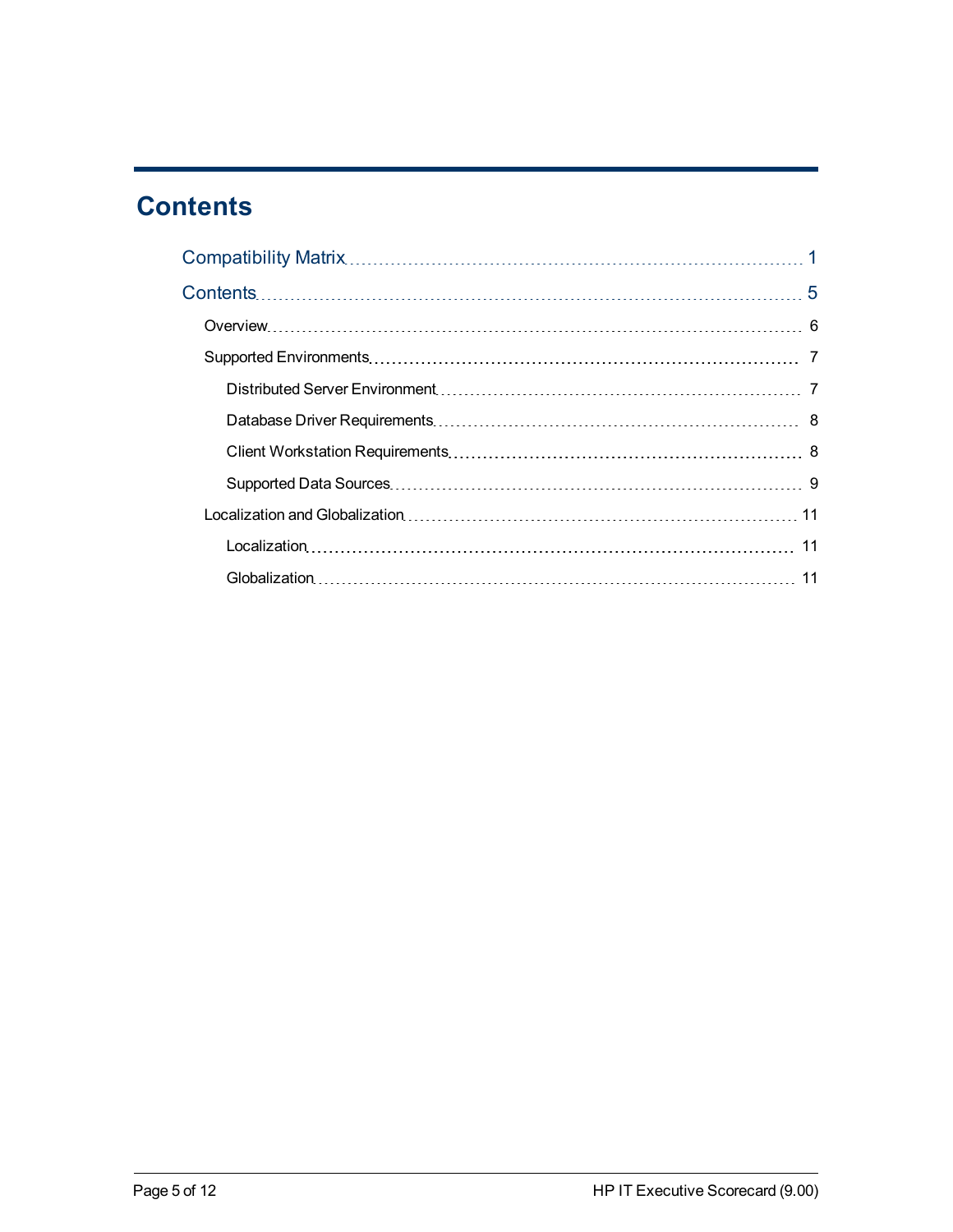### <span id="page-5-0"></span>**Overview**

This compatibility matrix provides support information about HP Financial Planning & AnalysisIT Executive Scorecard. Click one of the following links to see more detailed information.

["Supported](#page-6-0) [Environments"](#page-6-0) [\(on](#page-6-0) [page](#page-6-0) [7\)](#page-6-0)

["Localization](#page-10-0) [and](#page-10-0) [Globalization"](#page-10-0) [\(on](#page-10-0) [page](#page-10-0) [11\)](#page-10-0)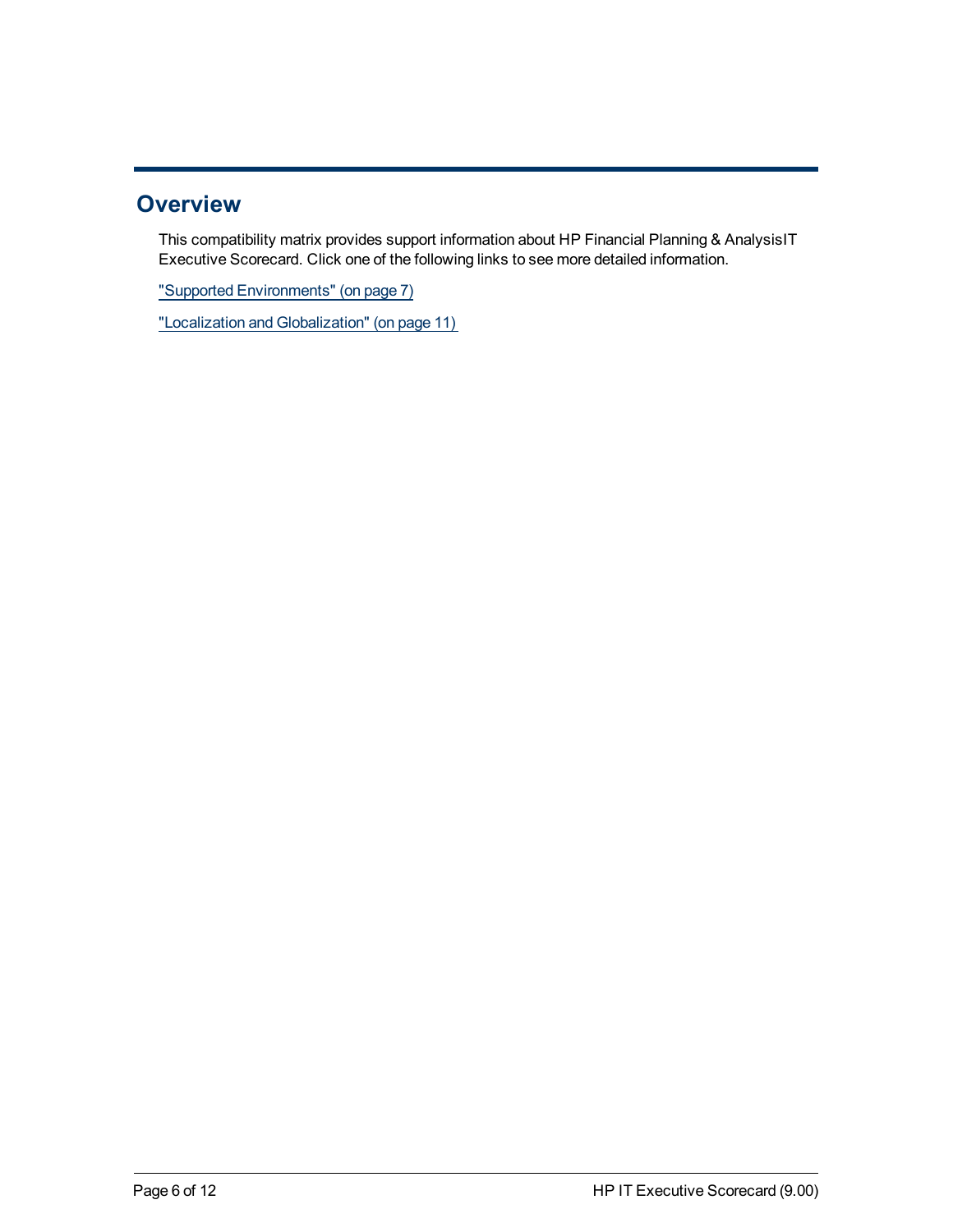## <span id="page-6-0"></span>**Supported Environments**

The **Financial Planning & Analysis IT Executive Scorecard** server runs in these operating system environments:

- ["Distributed](#page-6-1) [Server](#page-6-1) [Environment"](#page-6-1) [\(on](#page-6-1) [page](#page-6-1) [7\)](#page-6-1)
- ["Database](#page-7-0) [Driver](#page-7-0) [Requirements"](#page-7-0) [\(on](#page-7-0) [page](#page-7-0) [8\)](#page-7-0)
- ["Client](#page-7-1) [Workstation](#page-7-1) [Requirements"](#page-7-1) [\(on](#page-7-1) [page](#page-7-1) [8\)](#page-7-1)
- <span id="page-6-1"></span>• ["Supported](#page-8-0) [Data](#page-8-0) [Sources"](#page-8-0) [\(on](#page-8-0) [page](#page-8-0) [9\)](#page-8-0)

### **Distributed Server Environment**

Although you can install all components on a single server, the typical configuration is a distributed environment where each networked server hosts a specific component.

Third-party components, such as databases and operating systems, are supported at the minor level, unless a different minimum level is specified. Future maintenance and patch releases (including fix packs or service packs) on the same minor release are expected to be supported, unless a conflict specific to that release arises.

| <b>Server</b>                                                                                              | <b>Installed Applications</b>                                                                                           | <b>Operating System</b>                                          |
|------------------------------------------------------------------------------------------------------------|-------------------------------------------------------------------------------------------------------------------------|------------------------------------------------------------------|
| <b>Financial</b><br>Planning &<br><b>Analysis server</b><br><b>IT Executive</b><br><b>Scorecard server</b> | Financial Planning & Analysis 9.20<br>Executive Scorecard 9.00                                                          | Microsoft Windows<br>Server 2008 R2<br><b>Enterprise Edition</b> |
| <b>RDBMS</b> server                                                                                        | Microsoft SQL Server 2008 R2 Enterprise Edition<br>Microsoft SQL Server 2008 Enterprise Edition with<br>SP <sub>2</sub> | <b>RDBMS</b><br>compatible                                       |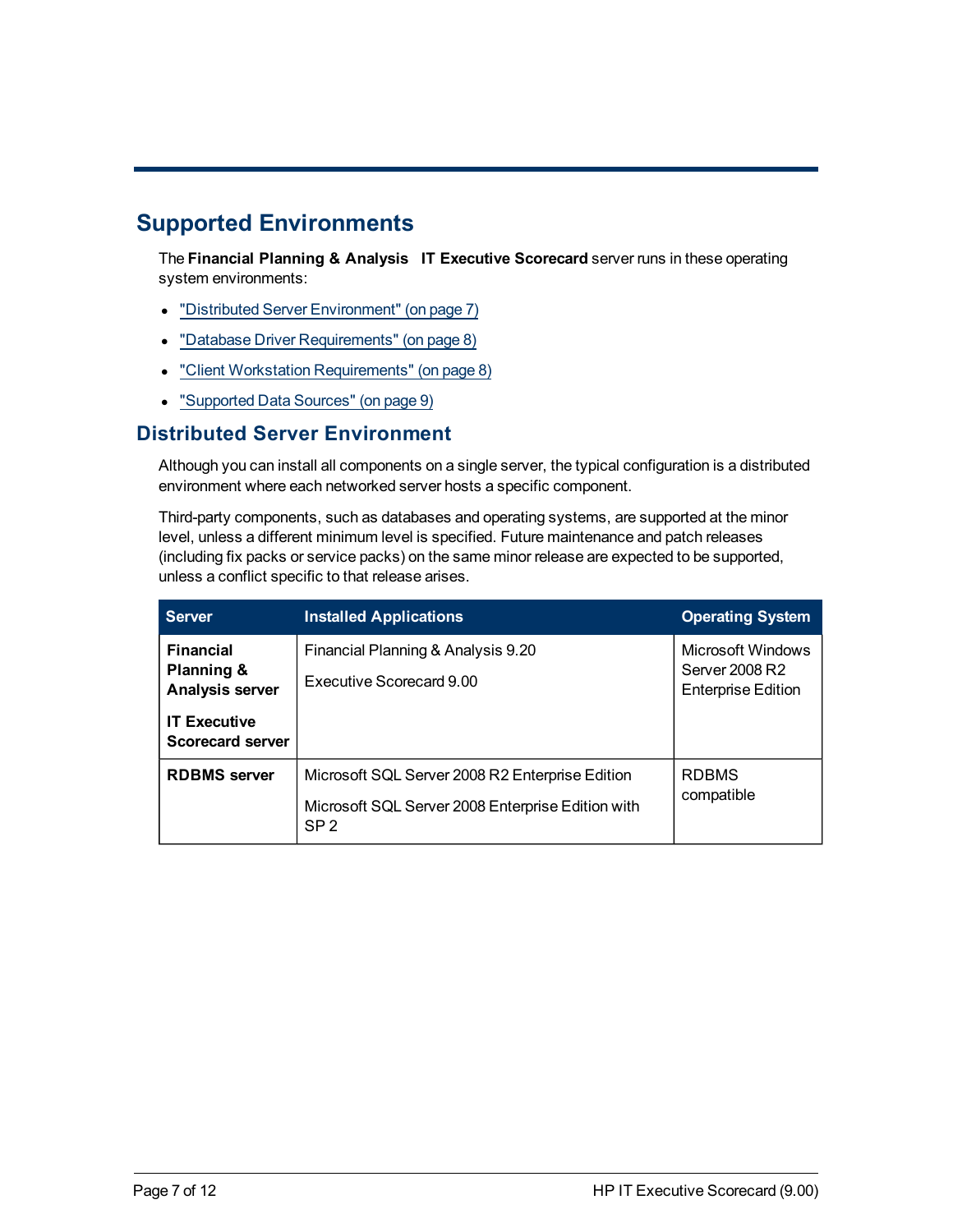| <b>Server</b>                                   | <b>Installed Applications</b>                                                                                                                                                                                                                                                                                                                                                     | <b>Operating System</b>                                          |
|-------------------------------------------------|-----------------------------------------------------------------------------------------------------------------------------------------------------------------------------------------------------------------------------------------------------------------------------------------------------------------------------------------------------------------------------------|------------------------------------------------------------------|
| Data warehouse<br>Server                        | Microsoft® SQL Server® 2008 R2 Native Client x64<br>package and the Microsoft® SQL Server® 2008 R2<br>Command Line Utilities x64 package<br>Microsoft SQL Server 2008 (64-bit) (client only)<br>Oracle native client (OCI) 11g 32bit <sup>1</sup> if you use a data<br>source on an Oracle RDBMS<br>Microsoft .Net Framework 3.5<br>Microsoft Excel 2007<br><b>SQLCMD utility</b> | Microsoft Windows<br>Server 2008 R2<br><b>Enterprise Edition</b> |
| <b>SAP®</b><br><b>BusinessObjects</b><br>server | SAP® BusinessObjects Enterprise XI 3.1 SP3                                                                                                                                                                                                                                                                                                                                        | Microsoft Windows<br>Server 2008 R2<br><b>Enterprise Edition</b> |

<sup>1</sup> The Oracle native client is used by Data Services and by the data warehouse to connect to Oracle source databases. If you do not have Oracle Database 11g 32bit client software, go to the Oracle.com site to download and install the free Database 11g Instant Client software.

### <span id="page-7-0"></span>**Database Driver Requirements**

Make sure that you consult the RDBMS vendor documentation for installation requirements and platform/operating system compatibility for server and client installations. The following table describes the RDBMS drivers required on different servers for HP Financial Planning & AnalysisIT Executive Scorecard to run successfully.

| <b>Product</b> | <b>Server</b> | <b>Supported Drivers (Client)</b>                                                                                |
|----------------|---------------|------------------------------------------------------------------------------------------------------------------|
| 2008           |               | Microsoft SQL Server   Application   Microsoft SQL Server JDBC driver 2.0.1803 (sqljdbc_<br>2.0\enu\sqljdbc.jar) |

### <span id="page-7-1"></span>**Client Workstation Requirements**

Make sure that you consult the software vendor documentation for installation requirements and platform/operating system compatibility for server and client installations. The following table describes the software required on the application server for HP Financial Planning & AnalysisIT Executive Scorecard to run successfully.

| <b>Product</b>                                                          | <b>Comments</b>                    |
|-------------------------------------------------------------------------|------------------------------------|
| Microsoft<br>Windows 7<br>Professional<br>or<br>Microsoft<br>Windows XP | Networked with a supported browser |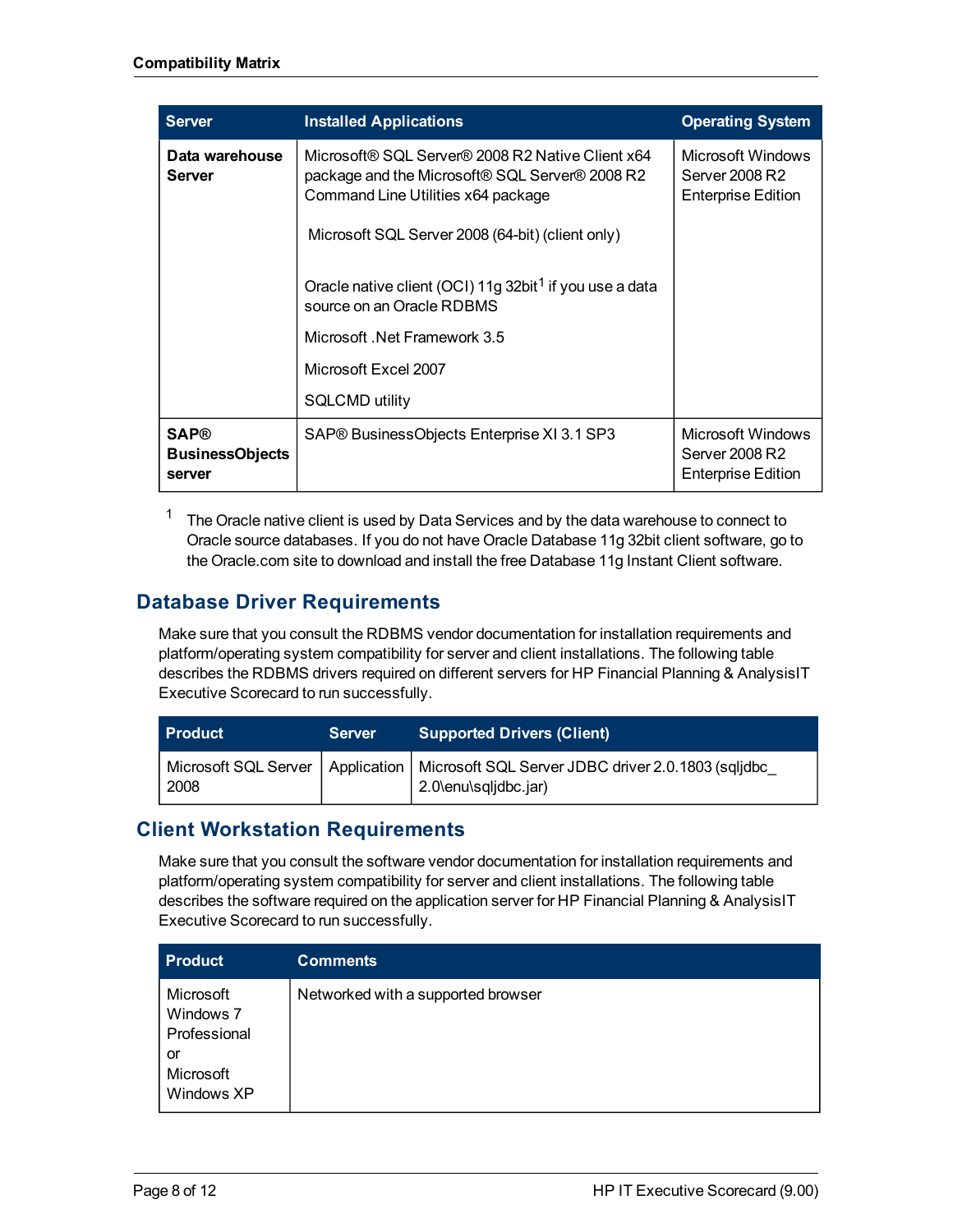| <b>Product</b>                                                | <b>Comments</b>                                                                                                                                                                                                                                   |
|---------------------------------------------------------------|---------------------------------------------------------------------------------------------------------------------------------------------------------------------------------------------------------------------------------------------------|
| Professional                                                  |                                                                                                                                                                                                                                                   |
| Adobe Flash<br>Player 10.1                                    | Enables users to view dashboards, view or edit Allocation Rules, and use the<br>Cost Explorer. Free download available from the Adobe web site:<br>www.adobe.com                                                                                  |
| <b>SAP®</b><br><b>BusinessObjects</b><br>Xcelsius 2008<br>SP3 | Enables users to modify reports.<br>Xcelsius requires installation of Microsoft Excel 2003 or 2007. For a complete<br>list of Xcelsius 2008 SP3 supported platforms, see the Xcelsius 2008 Service<br>Pack 3 - Supported Platforms documentation. |
| Internet Explorer<br>7 or 8 (32-bit)                          | <b>Browser</b>                                                                                                                                                                                                                                    |
| Screen<br>Resolution                                          | 1280 x 1024 minimum                                                                                                                                                                                                                               |

### <span id="page-8-0"></span>**Supported Data Sources**

HP IT Executive Scorecard Financial Planning & Analysis is compatible with the following software products.

You can find the latest Support Matrix for this product that lists all software and hardware requirements at this location: [HP](http://h20230.www2.hp.com/sc/support_matrices.jsp) [Support](http://h20230.www2.hp.com/sc/support_matrices.jsp) [matrices](http://h20230.www2.hp.com/sc/support_matrices.jsp).

**Note:** Most of the support areas require that you register as an HP Passport user and sign in. Many also require an active support contract. To find more information about support access levels, go to [Access](http://support.openview.hp.com/access_level.jsp) [levels.](http://support.openview.hp.com/access_level.jsp)

| <b>Product</b>                                 | <b>Version</b>                                                                                                      | <b>Supported</b><br><b>Databases</b>        |
|------------------------------------------------|---------------------------------------------------------------------------------------------------------------------|---------------------------------------------|
| Alternate Source                               | N/A                                                                                                                 | Microsoft Excel<br>2003 or 2007             |
| HP Asset Manager (AM)                          | 5.1<br>5.2x                                                                                                         | Microsoft SQL<br>Server 2005,<br>Oracle 10g |
| <b>HP Business Service</b><br>Management (BSM) | 9.10<br>9.01 including Patch #12 (available in the<br>installation DVD in the <b>BSM_901_Patch_12</b><br>directory) | Microsoft SQL<br>Server 2008,<br>Oracle 11g |
| HP Project and Portfolio<br>Management (PPM)   | 8.0<br>9.10                                                                                                         | Oracle 11g                                  |
| HP Service Manager (SM)                        | 9.2x                                                                                                                | Microsoft SQL<br>Server 2008,               |

To register for an HP Passport ID, go to [HP](http://h20229.www2.hp.com/passport-registration.html) [Passport](http://h20229.www2.hp.com/passport-registration.html) [Registration](http://h20229.www2.hp.com/passport-registration.html).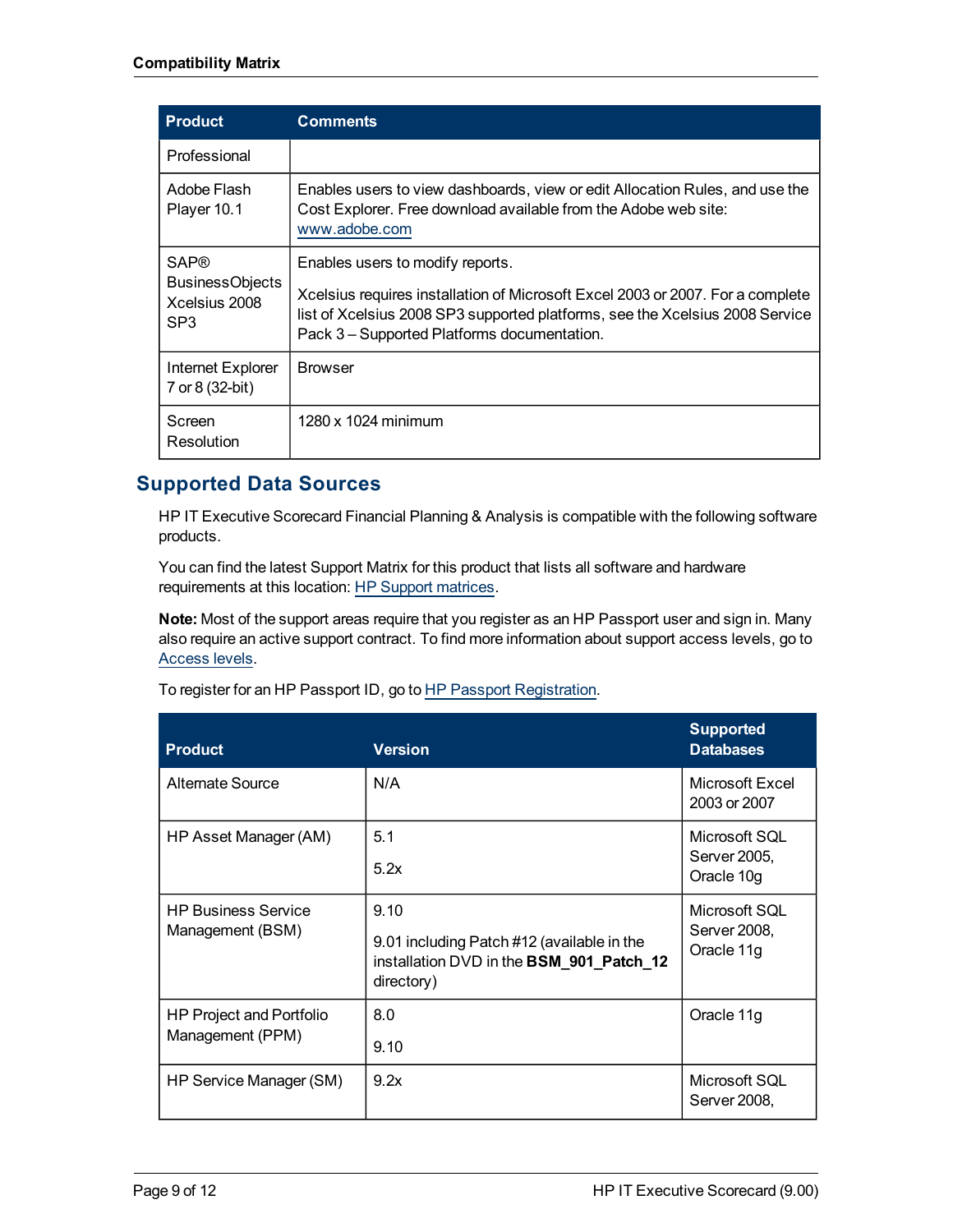| <b>Product</b>                                                      | Version | <b>Supported</b><br><b>Databases</b> |
|---------------------------------------------------------------------|---------|--------------------------------------|
|                                                                     |         | Oracle 11g                           |
| <b>HP Universal Configuration</b><br>Management Database<br>(uCMDB) | 9.02    | All supported<br>databases           |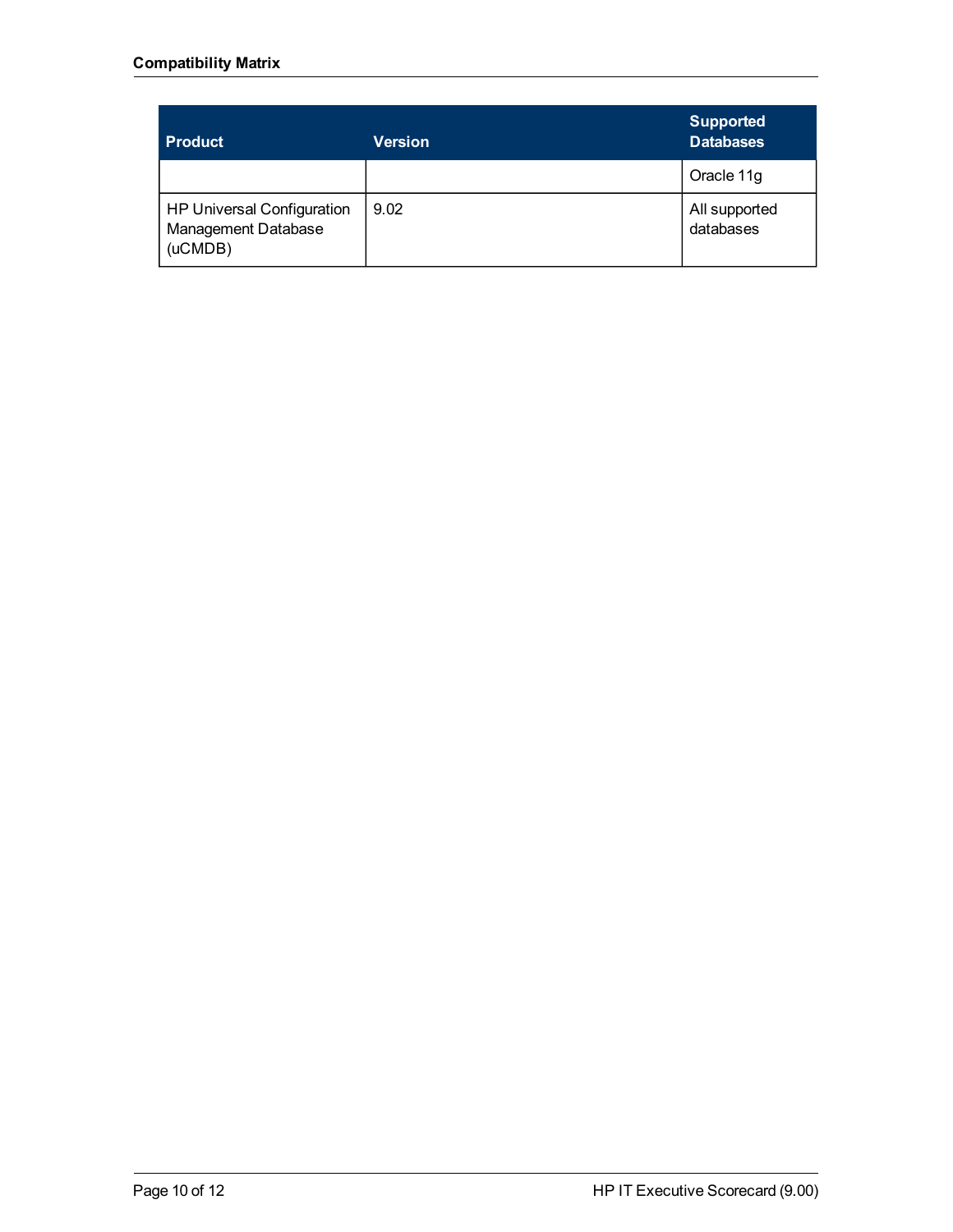## <span id="page-10-1"></span><span id="page-10-0"></span>**Localization and Globalization**

### **Localization**

Localization is the process by which software applications are adapted to suit a specific local market or *locale*.

HP IT Executive ScorecardFinancial Planning & Analysis supports Unicode (UTF-8) on the server and client. Unicode is a worldwide standard compatible with ISO 10646 (http://www.iso.org/). UTF-8 is part of the Unicode standard, which enables you to encode text in practically any script and language. It also supports a comprehensive set of mathematical and technical symbols that simplify scientific information exchange.

HP IT Executive ScorecardFinancial Planning & Analysis supports UTF-8 as an encoding method for new or existing ASCII and multi-byte characters. For more information about the languages and character sets supported by UTF-8, see [http://www.unicode.org/.](http://www.unicode.org/)

### <span id="page-10-2"></span>**Globalization**

Globalization is the process of designing products or services for the global marketplace so that they can be sold anywhere in the world with only minor revision.

HP IT Executive ScorecardFinancial Planning & Analysis currently supports English.